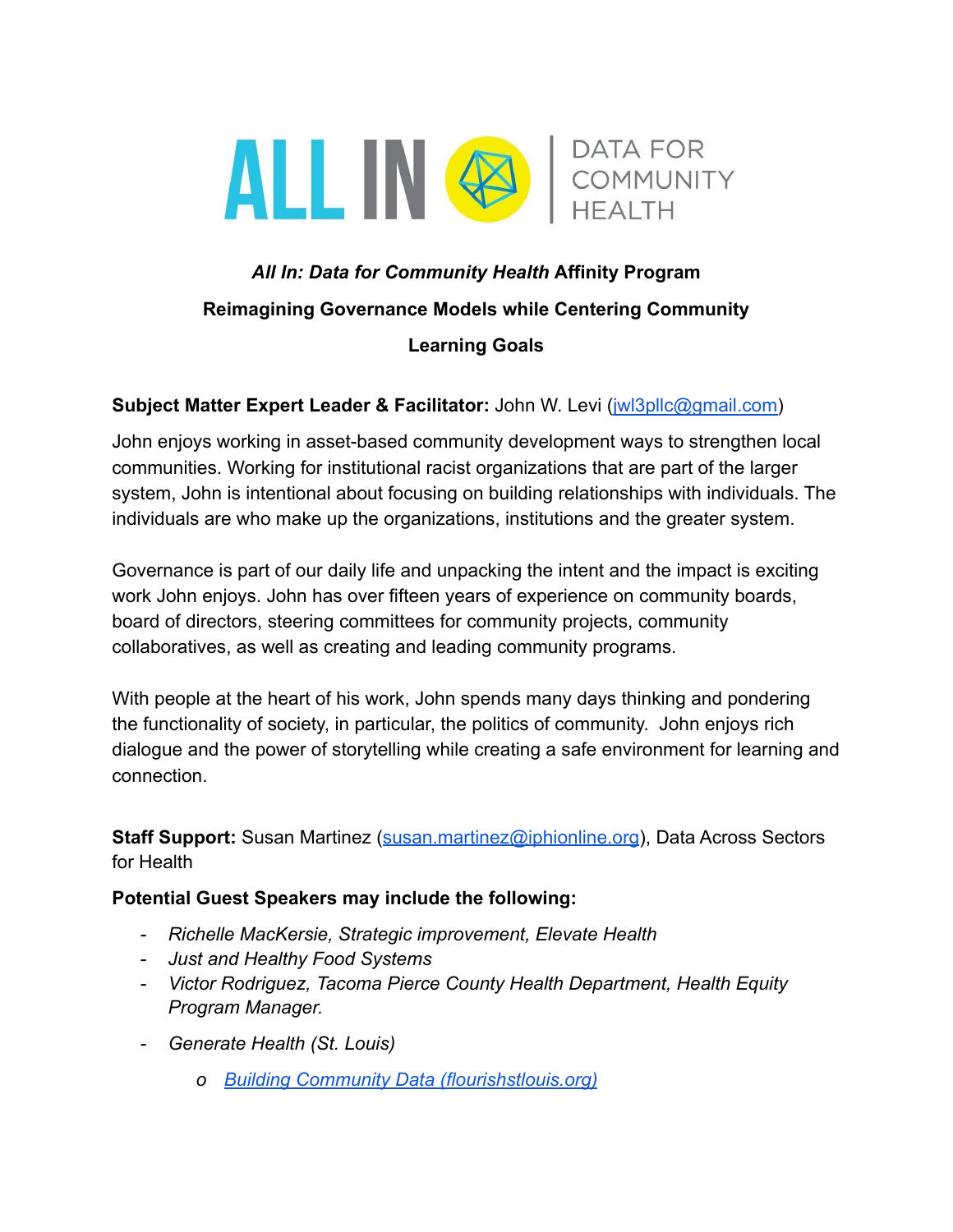- *o [FLOURISH St. louis \(flourishstlouis.org\)](https://www.flourishstlouis.org/wp-content/uploads/Storytelling-for-Systems-Change.pdf)*
- *o [Flourish-Report\\_DIGITAL-FORMAT\\_V20-1.pdf \(flourishstlouis.org\)](https://www.flourishstlouis.org/wp-content/uploads/Flourish-Report_DIGITAL-FORMAT_V20-1.pdf)*
- *- South Stockton Coalition (CA)*
- *- the ZONE Northeast Community Center, Spokane, WA*
- *-* Kale McMonagle, Collaboration Manager, The Civic Canopy

**Affinity Group Profile:** This group will include facilitated discussions around how organizations/institutions partner with their local community for outcomes that are advantageous for both. We'll explore flexible governing models that work to accomplish community-centered initiatives, projects, and policies. This group will dialogue and brainstorm with colleagues from around the country on topics such as:

- Why Do We Center Community? Mindful Practices to Put Into Action
- Asset Communities: How To Apply To Your Organization.
- Community Governance Models: Community citizens as members.
	- Note: You may have a backbone organization representative to support the group, but not necessary. This body focuses on the assets the community has and/or needs to be increased.
- Collaborative Governance Model: This may be your typical organization structure "org chart". We will explore options with policies, procedures, and charters that could assist the functionality and outcomes desired when partnering with the community.

## **Affinity Group Type**: *Peer learning collaborative*

### **Ideal Participant:**

Someone who enjoys courageous conversations and deep dialogue that leads to better understanding, which can lead to better actions and outcomes. If you enjoy facilitated conversation in groups. If you are someone who likes to debate, I would also encourage you to join as well. If you enjoy listening to good conversation and adding value, I invite you. If you like to learn new things and understand things which you did not, I invite you. If you are conflicted or concerned about how power and privilege impact the Community, I invite you.

**This group is not great for**: Fixed mindsets.

### **Learning Goals:**

**Participants will learn and discuss:**